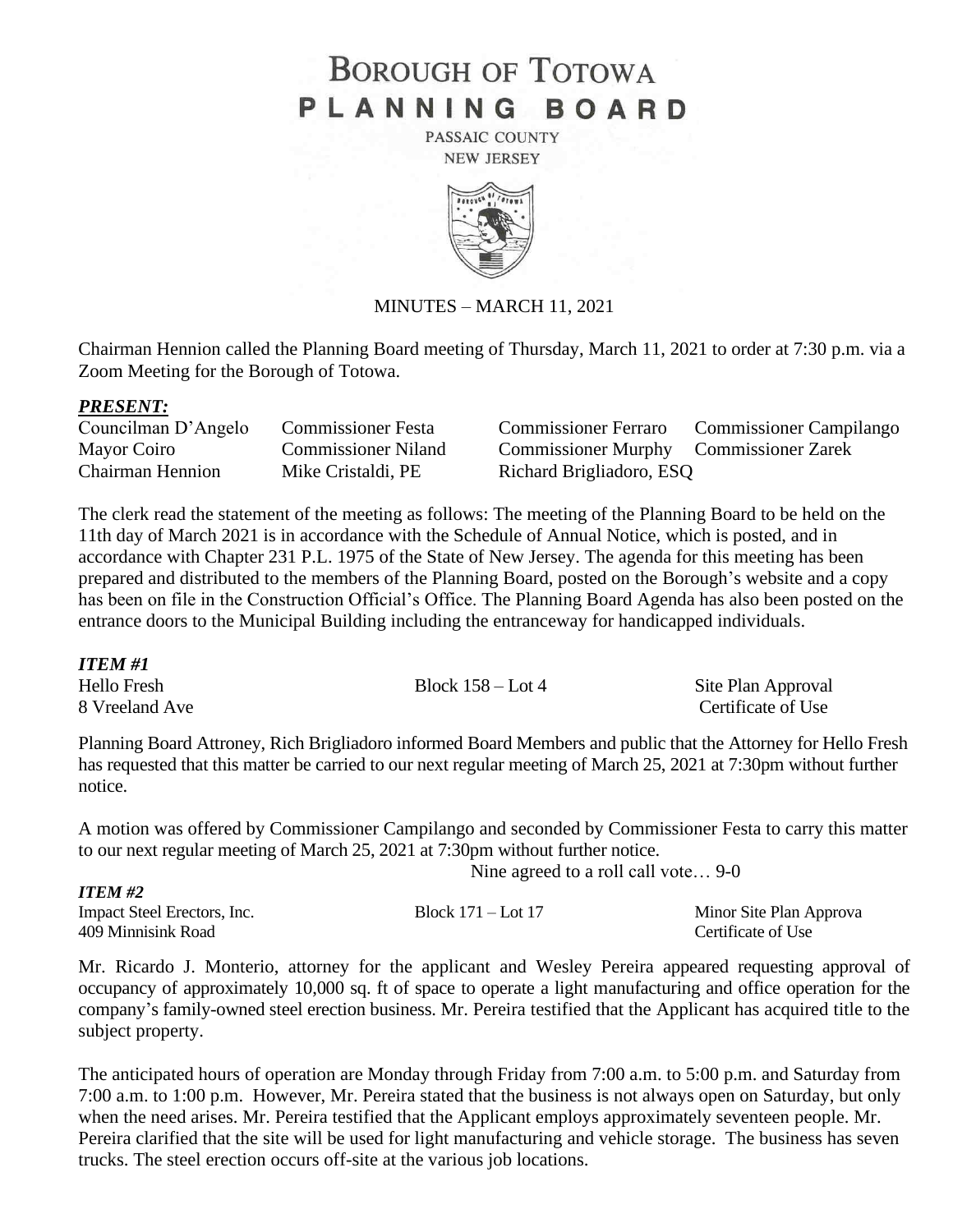### PLANNING BOARD MEETING MARCH 11, 2021 MINUTES CONTINUED PAGE 2

*ITEM #3*

Mr. Pereira testified that generally there are approximately four to five employees on-site; while other workers come to the site, pick up the trucks and then go to job site. Mr. Pereira testified that workers carpool to work and then drive to the job site. The shop workers fabricate miscellaneous metals and structural steel i.e., stairs, railings, beams, etc. by means of welding, drilling, cutting and steel piping. Mr. Pereira confirmed that regarding the number of on-site parking spaces, there is more than sufficient on-site parking to accommodate the employees.

Mr. Pereira also testified that most of the steel is delivered from the manufacturer directly to the job site. He estimated this occurs approximately 90% of the time. Mr. Pereira further testified that approximately one delivery per week comes to his place of business. He further represented that there is sufficient room on-site for tractor trailers and other trucks to load and unload their materials. Mr. Pereira also represented that shavings from the steel manufacturing process are collected and disposed of by a private hauler. They are not discharged to the sanitary sewer system. Mr. Pereira also confirmed that any noise from the manufacturing process would not exceed the legal limits at the lot line. Regarding signage, the Applicant will use the same dimensions as the prior sign but will change the text to reflect the name of the new business.

After a discussion, a motion was offered by Commissioner Campilango and seconded by Commissioner Festa to approve the minor site plan as presented. This approval is subject to and contingent upon the following conditions and will be memorialized in a Resolution at a future date:

- 1. The construction of internal partitions, exits, entrances and fire safety devices are subject to and require the approval of the fire sub-code official, the fire inspector, and the building inspector.
- 2. The applicant will supply the Chief of Police with an emergency contact list and will also obtain the approval of the Police Chief regarding all alarms and security devices.
- 3. There will be no outside storage of equipment or materials.
- 4. No sound from the manufacturing business shall not exceed government limits at the lot line.
- 5. The applicant will comply with the Totowa Sign Ordinance. The applicant is permitted to utilize the existing façade sign with the change of the text to reflect the name of the new business. The sign shall be no larger than the existing signage and illuminated in the same manner.

Nine agreed to a roll call vote… 9-0

| --------                 |                    |                          |
|--------------------------|--------------------|--------------------------|
| Totowa Primary Care Ctr. | Block $32 -$ Lot 5 | Minor Site Plan Approval |
| 160 Union Blvd.          |                    | Certificate of Use       |

Cheri Matusevich and Dominic DeFabiis appeared requesting approval for occupancy of approximately 3,100 sq. ft. of space to operate a primary care/urgent care medical office.

A letter of intent was read into the record. The anticipated hours of operation are Monday through Friday from 8:00 a.m. to 5:00 p.m. Saturday hours are from 9:00 a.m. to 2:00 p.m. and the office will be closed to the public on Sunday.

The Applicant testified that medical waste will be disposed of and removed from the site by a private contractor in accordance with the applicable governmental regulations for disposal of medical waste. The Board also accepts the representations of the Applicant that parking will be shared with other tenants at this facility.

Regarding signage, the Applicant requested approval for a 30 square foot building façade sign. The Planning Board previously considered an application for development by the property owner to construct the shopping center, which included approval for signage. The Planning Board approved the property owner's application on April 13, 2017 and the decision of the Board was memorialized in a Resolution adopted on May 11, 2017. At the time of the 2017 hearing, a sign plan was presented to the Board.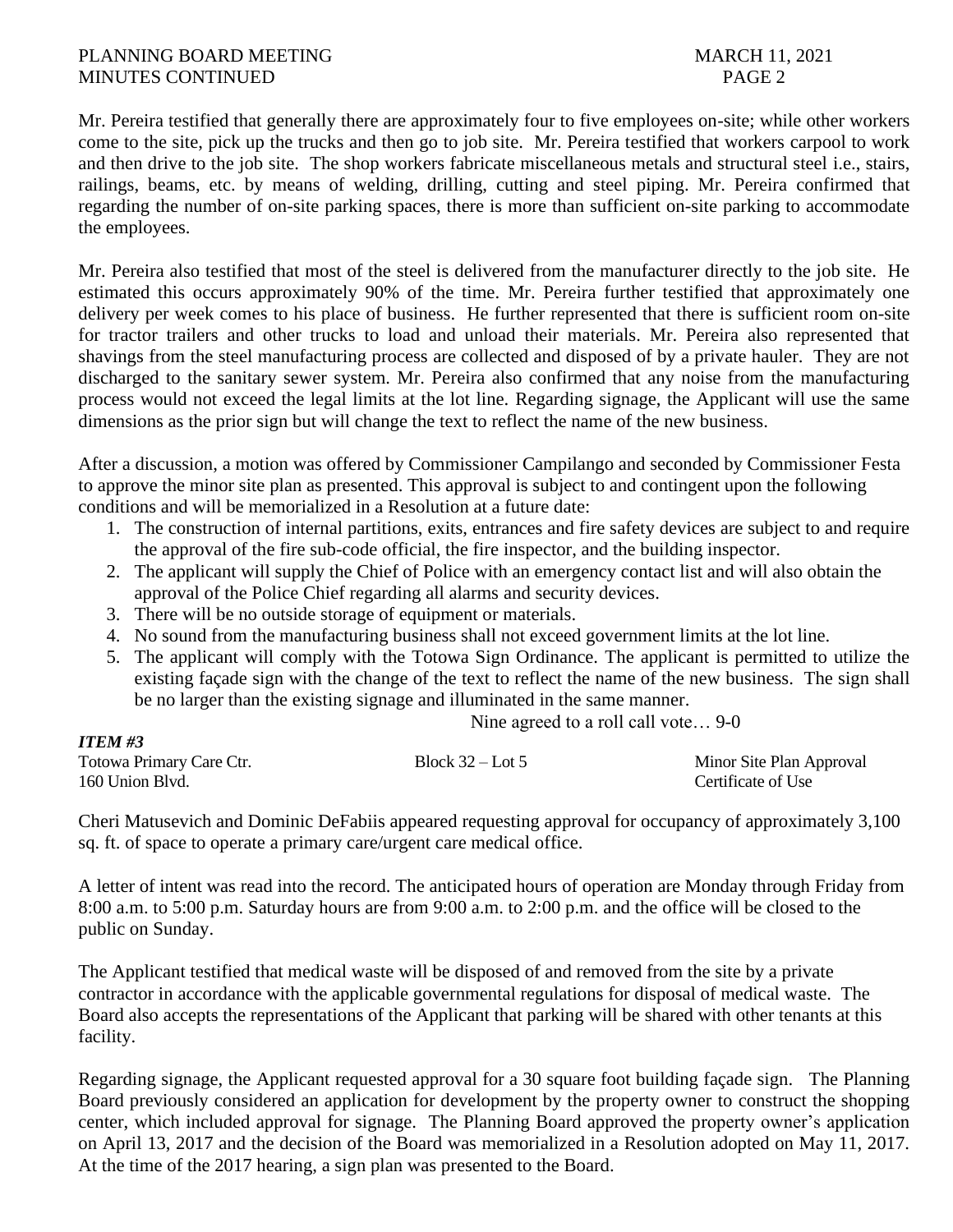### PLANNING BOARD MEETING MARCH 11, 2021 MINUTES CONTINUED PAGE 3

*ITEM #4*

The Board at that time approved six building façade signs with five signs being approved for the larger building and one sign being approved to be located on the smaller building. The total sign area for the building façade signs for both buildings cannot exceed 189 square feet. Further, the Board also permitted the owner to install signage on the existing double-sided freestanding pylon sign with no increase from the existing sign area. In addition, the board required that the freestanding pylon sign be on a timer with the sign not being illuminated between the hours of 11:00 p.m. and 6:00 a.m. Therefore, this Applicant is required to comply with the 2017 Planning Board approval regarding signage.

A motion was offered by Commissioner Campilango and seconded by Commissioner Niland to approve the minor site plan as presented. This approval is subject to and contingent upon the following conditions and will be memorialized in a Resolution at a future date:

- 1. The construction of internal partitions, exits, entrances and fire safety devices are subject to and require the approval of the fire sub-code official, the fire inspector, and the building inspector.
- 2. The applicant will supply the Chief of Police with an emergency contact list and will also obtain the approval of the Police Chief regarding all alarms and security devices.
- 3. There will be no outside storage of equipment or materials.
- 4. Medical waste shall be removed by a private contractor in accordance with all governmental and health regulations.
- 5. The Applicant complying with condition number 4 of the Planning Board Resolution adopted on May 11, 2017 regarding signage for this site. Condition number 4 of the 2017 Resolution permits the site to have a total of six building façade signs with a maximum of five signs on the larger building and one sign on the smaller building. The total sign area for the building façade signs for both buildings shall not exceed 189 square feet. Regarding the existing double-sided freestanding pylon sign, there shall be no increase from the existing sign area. The freestanding pylon sign shall also be on a timer with the sign not being illuminated between the hours of 11:00 p.m. and 6:00 a.m.

Nine agreed to a roll call vote… 9-0

| 11 1270 <del>11 4</del>     |                     |                          |
|-----------------------------|---------------------|--------------------------|
| <b>Powerhouse Nutrition</b> | Block $43$ – Lot 27 | Minor Site Plan Approval |
| 253 Union Blvd.             |                     | Certificate of Use       |

Mr. Eliot Jeri and Ms. Tamara Rivera appeared requesting approval for occupancy of approximately 600 sq. ft. of space to operate a "shake bar". The nature of the business is that of a retail store for the sale of herbal life powder protein shakes. They have two existing facilities, in Paterson and in Passaic.

A letter of intent was read into the record. The hours of operation are Monday through Friday from 7:00 a.m. to 2:00 p.m. and then from 4:00 p.m. to 8:00 p.m. There are also hours of operation on Saturday and Sunday from 8:00 a.m. to 6:00 p.m.

Mr. Jeri represented that the business would occupy approximately 600 square feet of space at this location. The nature of the business is that of a retail store for the sale of herbal life powder protein shakes. Ms. Rivera testified that a customer could buy the products on-site or they can have the products shipped to their home. The customer can also try a sample of the various powder protein shakes that are offered for sale.

Regarding signage, the Applicant represented that there is an existing box sign, and the Applicant will change the text to reflect the name of the new business. The Applicant also agreed that the sign colors would comply with the Ordinance such that the background would either be classic navy blue, hunter green or burgundy. The Applicant was also advised that any type of signage or lettering on either the glass area of the window or glass door cannot exceed 20 percent (20%) of the glass area of the window or glass door.